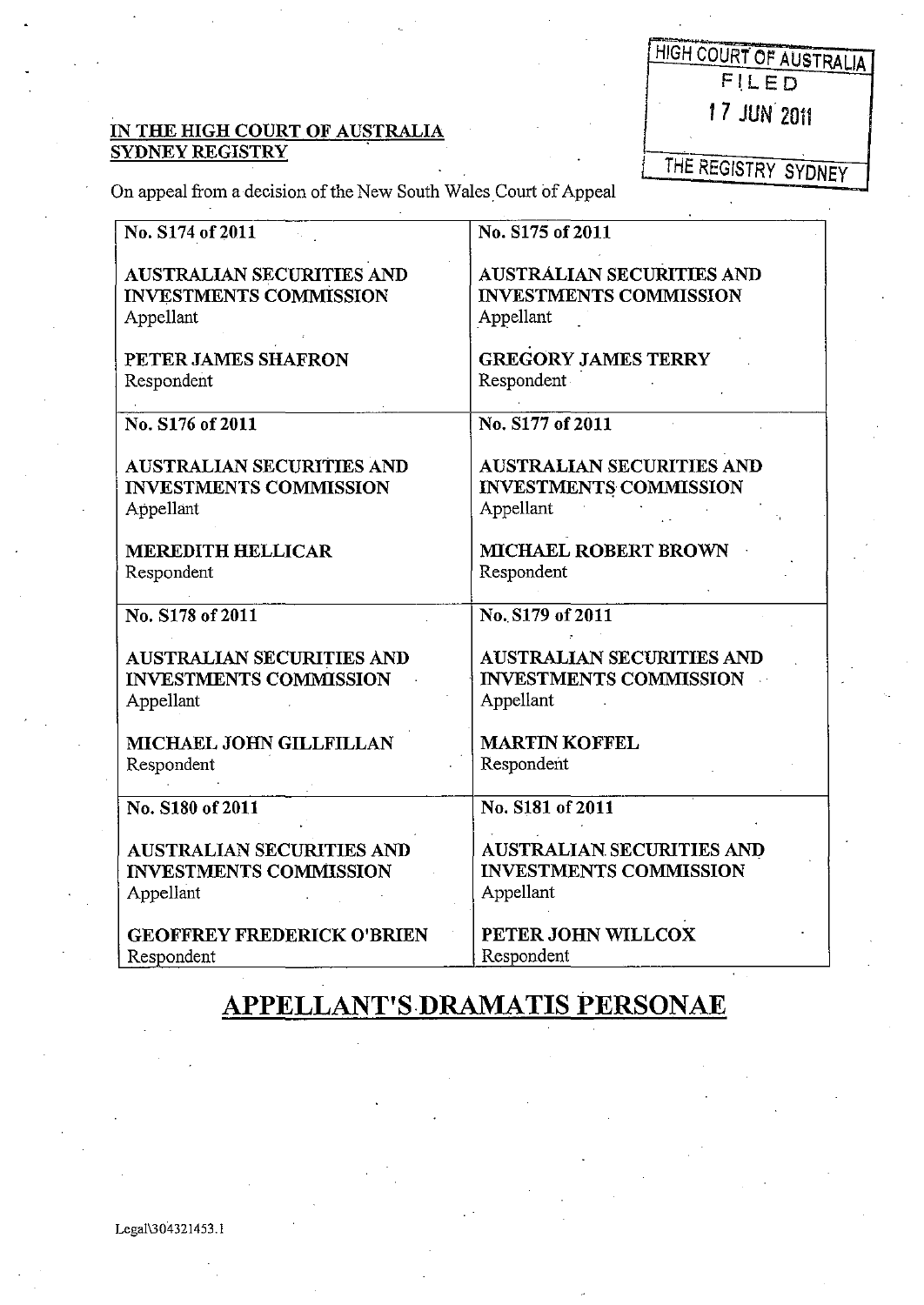## Australian Securities and Investment Commission v Shafron & Ors High Court of Australia

| Name                                             | Description                                                                                |
|--------------------------------------------------|--------------------------------------------------------------------------------------------|
| Ashe, Stephen                                    | Vice president public affairs, James Hardie Industries Limited<br>JHIL                     |
|                                                  | Vice president investor relations, James Hardie Industries NV<br>(JHINV)                   |
| Attrill, Wayne                                   | Litigation manager, JHIL                                                                   |
|                                                  | Managing director, litigation management group                                             |
| Baxter, Gregory                                  | Senior vice president corporate affairs, JHIL and JHINV                                    |
| Blanchard, Julian                                | Lawyer, Allen Allen & Hemsley (Allens)                                                     |
| Brown, Michael                                   | Director, JHIL from 25 September 1992 to 19 October 2001                                   |
| 4th defendant in proceedings<br>before Gzell J   | Director, JHINV from 19 October 2001 to 20 February 2007                                   |
|                                                  |                                                                                            |
| Brett, David                                     | Director, economic studies and strategies unit,<br>PricewaterhouseCoopers (PwC)            |
| Cameron, Donald                                  | Company secretary, JHIL from 1994 to 1998 and then from<br>November 1999 to September 2001 |
| Cameron, Peter                                   | Partner, Allens                                                                            |
| (Deceased, 21 February 2006)                     | Director, JHINV from 15 August 2003 to 19 January 2006                                     |
| Cole (Coghlan), Melanie                          | Secretary, corporate affairs department, JHIL                                              |
| Cooper, Dennis                                   | Chief information officer, James Hardie group                                              |
|                                                  | Managing director, Medical Research and Compensation Fund<br>(MRCF)                        |
| Cushing, Sir Selwyn                              | Director, JHIL from 21 July 1999 to 3 April 2001                                           |
| Edwards, Sir Llewellyn                           | Director, JHIL from 2 August 1990 to 15 February 2001                                      |
|                                                  | Director, MRCF                                                                             |
| Gill, Michael                                    | Director, MRCF                                                                             |
| Gillfillan, Michael                              | Director, JHIL from 20 August 1999 to 19 October 2001                                      |
| 5th defendant in proceedings -<br>before Gzell J | Director, JHINV from 7 September 2001 to 20 February 2007                                  |

 $\ddot{\ddot{}}$ 

 $\mathbf 1$ 

Dramatis Personae

Legal\304135509.1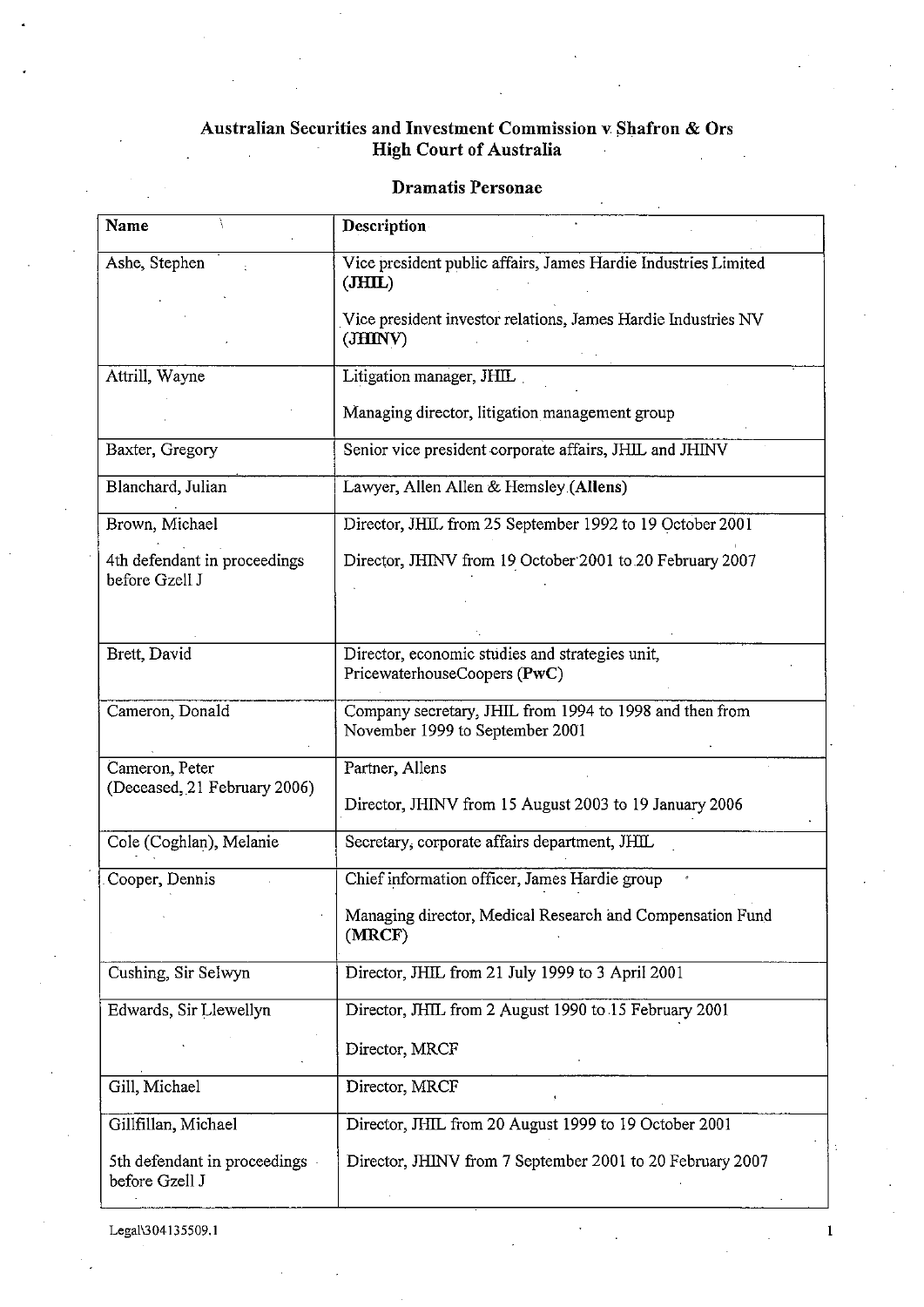| Name                                                                | Description                                                                                                                                            |
|---------------------------------------------------------------------|--------------------------------------------------------------------------------------------------------------------------------------------------------|
| Harman, Stephen                                                     | Financial controller, JHIL                                                                                                                             |
| Hellicar, Meredith                                                  | Director, JHIL from 5 May 1992 to 19 October 2001                                                                                                      |
| 6th defendant in proceedings<br>before Gzell J                      | Director, JHINV from 19 October 2001 to 20 February 2007                                                                                               |
| Jollie, Peter                                                       | Director, MRCF                                                                                                                                         |
| Kneeshaw, Alan<br>(Deceased, 10 January 2008)                       | Manager secretarial services, James Hardie group                                                                                                       |
| Koffel, Martin                                                      | Director, JHIL from 20 August 1999 to 19 October 2001                                                                                                  |
| 7th defendant in proceedings<br>before Gzell J                      | Director, JHINV from 19 October 2001 to 19 July 2002                                                                                                   |
| Loosley, Stephen                                                    | Partner, strategic advice and public policy group, PwC Legal                                                                                           |
| Macdonald, Peter                                                    | Director and chief executive officer, JHIL from 1 November 1999 to<br>4 January 2002                                                                   |
| 1st defendant in proceedings<br>before Gzell J                      | Director and chief executive officer, JHINV from 14 August 2001 to<br>22 October 2004                                                                  |
| Marshall, Karl                                                      | Consulting actuary, John Trowbridge Consulting Pty Ltd<br>(subsequently Trowbridge Deloitte Limited) from August 1999                                  |
| McGregor, Alan                                                      | Director and chairman of the board, JHIL and JHINV                                                                                                     |
| (Deceased, 19 February 2005)                                        |                                                                                                                                                        |
| Minty, David                                                        | Actuary, Trowbridge Deloitte Limited (Trowbridge)                                                                                                      |
| Morley, Phillip                                                     | Chief financial officer, JHIL from 1 March 1997 to October 2001                                                                                        |
| 3rd defendant in proceedings<br>before Gzell J                      | Director, James Hardie & Coy Ltd and Jsekarb Pty Ltd from<br>28 February 1997 to 15 February 2001                                                      |
| O'Brien, Geoffrey<br>8th defendant in proceedings<br>before Gzell J | Alternate director, JHIL (for Sir Selwyn Cushing) from 18 August<br>2000 to 2 April 2001 and Director, JHIL from 3 April 2001 to 28<br><b>May 2001</b> |
|                                                                     | Local agent, BIL International Limited (formerly Brierley<br>Investments Limited) (BIL International) from 13 November 1999<br>to 4 March 2003         |
|                                                                     | Director, BIL Australia Pty Limited from 29 June 2000 to<br>21 December 2001                                                                           |
| Robb, David                                                         | Partner, Allens                                                                                                                                        |
| Rotsey, Jane                                                        | Chief operating officer, Gavin Anderson & Company                                                                                                      |
| Shafron, Peter                                                      | Company secretary, JHIL from 13 November 1998 to 5 March 2002                                                                                          |

Legai1304135509.i 2